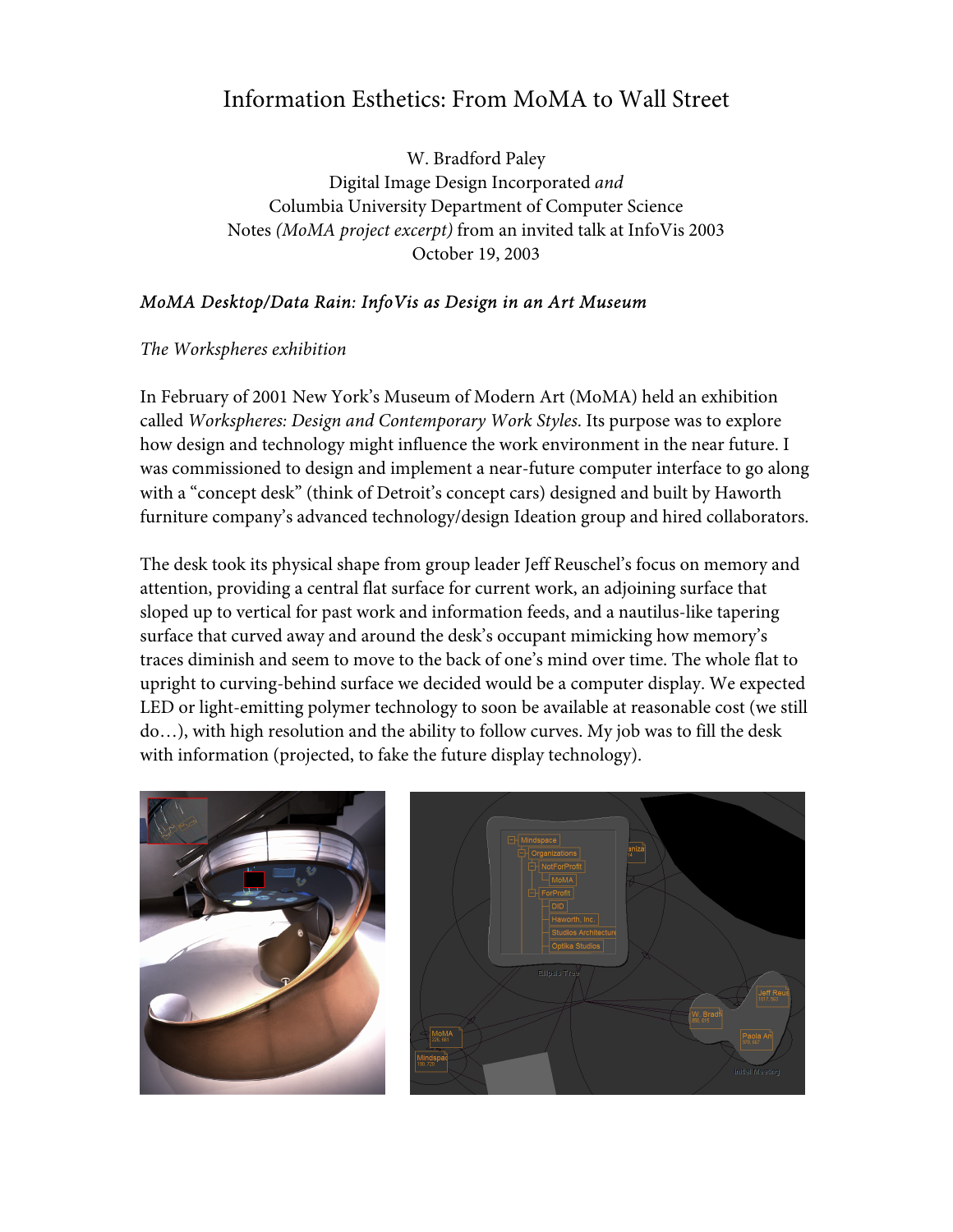But I wanted to fill it with information that was active and easy to interpret, not just create a cluttered stand-in for a possible future "messy desk" style kinesthetic/memory filing system. So I attempted to get across one of the key ideas of Xerox Parc's Model View Controller (MVC) paradigm, showing multiple views of a single data set. (One of the central ideas of the MVC paradigm is to separate data (their "Model") and views, so that different views of the same data could support different needs. So the flat part of the Mind'Space desktop (forgive the name, I had nothing to do with it…) showed a small hierarchy of data (entities involved in the creation of the piece) in two ways: structured, in the familiar indented tree; and as ad-hoc relationship "blobs."

## *Low level distinctions in the desktop interface design*

On the perceptual level, the interface draws attention to selected nodes using at least three different techniques: they are the brightest things in the display, have the highest contrast lettering, and are drawn in the most saturated color (a bright orange). They also had a pseudo-3D edge (the standard computer upper-left corner highlight/shadow convention) while other unselected nodes remain "flat." When a node is clicked, it is drawn as selected, and so are all other nodes that refer to the same data node in the MVC "model." This can be seen in the figures below: the *Paola* node appears in a blob as well as in the tree, and the *Organizations* node is in the tree, and almost hidden by the tree view's slightly blobby border—but notice how visible it is, even so.

Selected nodes share this 3D appearance with another class of nodes: "related" nodes. This two-level information highlighting technique is worth a few words: when a node is selected (bright orange) the computer may want to suggest a related node (dark green) to support a reasonable next step in the thought process. (I typically create an MVC "view" for each distinct thought process—here, understanding a node with respect to its position in the tree, versus understanding it in the ad-hoc context that people create with blobs.) The Selected/Related highlighting scheme distinguishes both Selected and Related nodes with that 3D appearance for a specific reason.



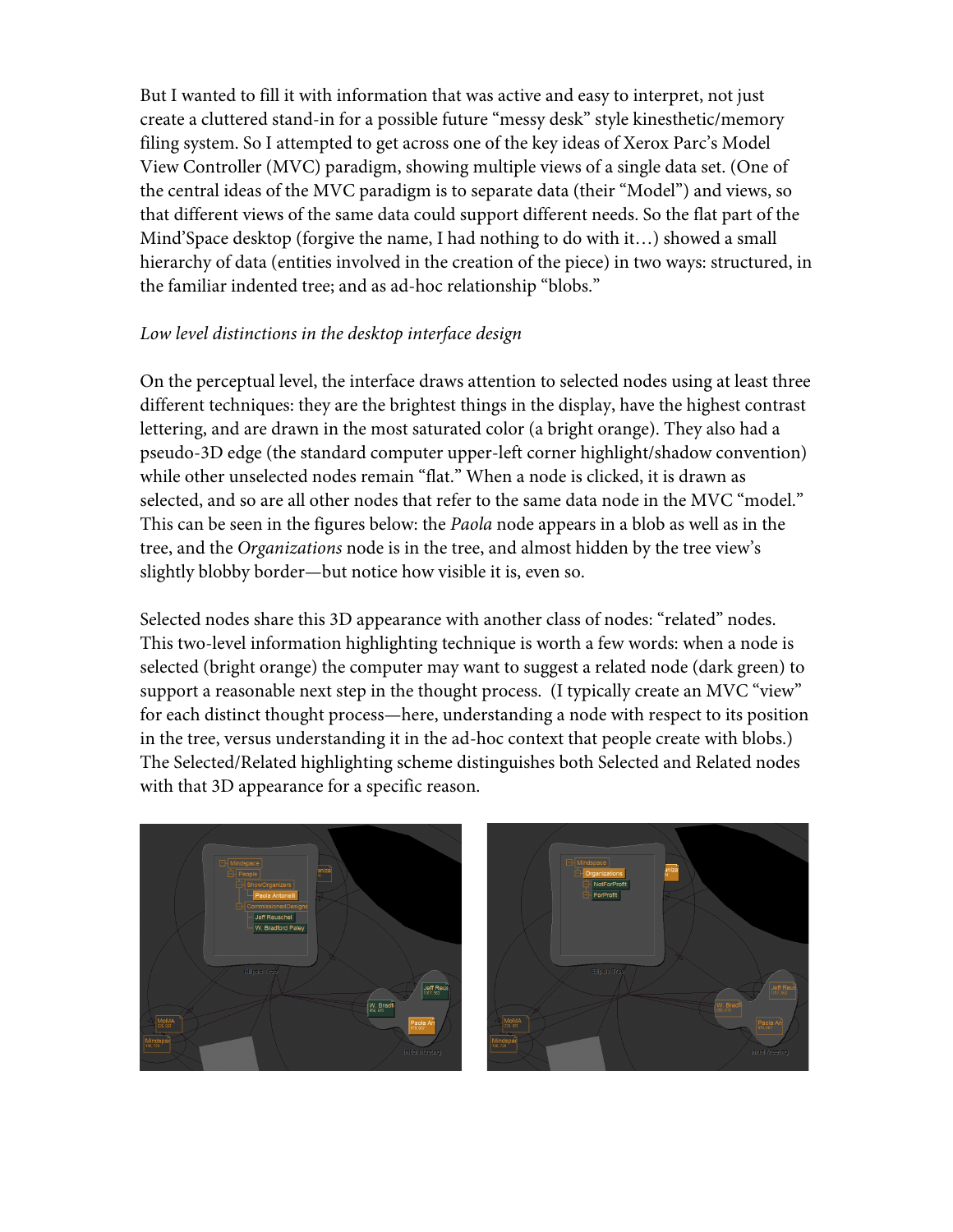As an aside, "related" can mean different things in different thought processes, figures X and X show this in action. Figure X shows things related to the *Paola* node in a blob: the other two people are green, and shown in the tree. And the tree should naturally collapse if it knows what's important to you, here just the "attended" objects: what I call both selected and related ones (forming a useful distinction in the interface, as well as a nice conceptual pun with the quantum physics idea that only observed phenomena condense to real objects). And figure X shows what related means in our tree: the selected *Organizations* node leads the eye to its children. (As a nested aside, this is the first example I've seen of something we might call "emergent interface design." When clicking through the tree, each level reveals itself just as you need it—even though I didn't define this aggregate interface behavior; only the simpler rules of selection, what's related, and that the tree should only show attended nodes.)

The human visual system has two major pathways, called by researchers in neurology the "what" and the "where" pathways after their supposed purposes (the "what" pathway supporting the understanding of objects, and the "where" pathway feeding your motor systems). [Ramachandran, pp. 77-82] If these two pathways do exist, and their functions are this clearly distinguished, we can take advantage of them for information design.

The MoMA design tries to use this low-level vision distinction to separate background contextual information (such as nodes not chosen and nodes at higher levels in the tree's hierarchy) from information that might be immediately important to the task at hand (the Selected and Related nodes). The nodes are clearly distinguished on the desktop, and I suggest that there may actually be a physiological distinction that can help people interpret the representation. This suggestion rests on the assumption that we can draw objects that don't engage the "where" pathway (the flat ones) or do (the 3D ones), or at least engages it to a significantly different degree.

## *Higher level distinctions on and above the desktop*

It may also make sense on a higher level of interpretation: making objects that are "in play" more salient to the "where" pathway in this way may prime the human motor system to be ready to act on them. And if we're primed to physically act perhaps we're also primed to do the mental transformations that InfoVis representations are built for. Of course both of these assumptions need to be scrutinized if they are to be taken as more than design guidelines. But imagine the implications if they're true: current windowing systems are wasting one of the most valuable visual resources we have on some of the most common, least important features on a computer screen: window edges, scrollbars, and minimize/maximize/close buttons! We may be ready for a reorganization.

An even higher level of interpretation, the semantic level, is invoked by the shapes of the views themselves: the rigid, unchangeable hierarchy is drawn in clean straight lines, in a relatively stiff-looking blob while the ad-hoc relationships are very free form shapes. This